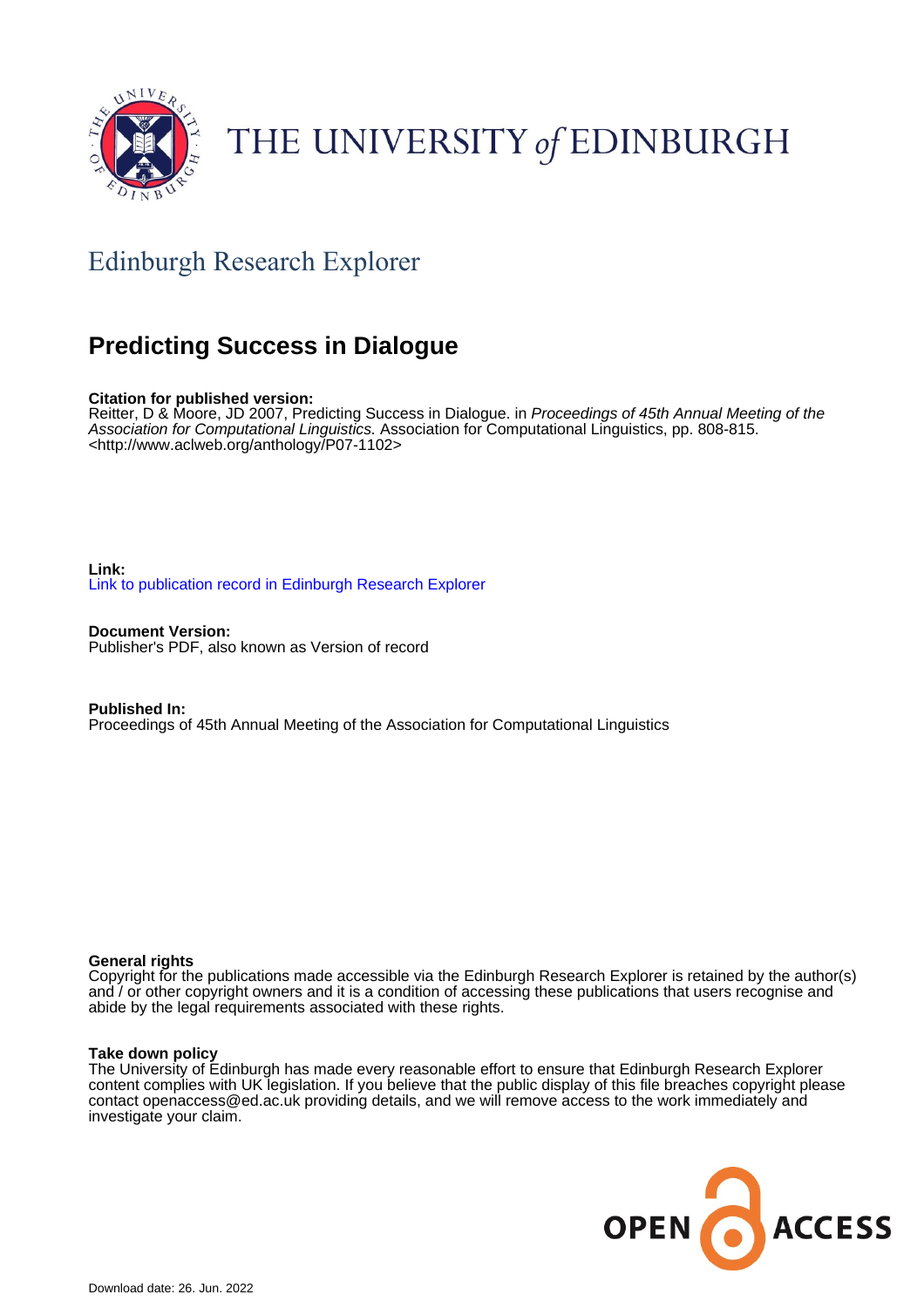# **Predicting Success in Dialogue**

**David Reitter and Johanna D. Moore**

dreitter | jmoore @ inf.ed.ac.uk School of Informatics University of Edinburgh United Kingdom

# **Abstract**

Task-solving in dialogue depends on the linguistic alignment of the interlocutors, which Pickering & Garrod (2004) have suggested to be based on mechanistic repetition effects. In this paper, we seek confirmation of this hypothesis by looking at repetition in corpora, and whether repetition is correlated with task success. We show that the relevant repetition tendency is based on slow adaptation rather than short-term priming and demonstrate that lexical and syntactic repetition is a reliable predictor of task success given the first five minutes of a taskoriented dialogue.

## **1 Introduction**

While humans are remarkably efficient, flexible and reliable communicators, we are far from perfect. Our dialogues differ in how successfully information is conveyed. In task-oriented dialogue, where the interlocutors are communicating to solve a problem, task success is a crucial indicator of the success of the communication.

An automatic measure of task success would be useful for evaluating conversations among humans, e.g., for evaluating agents in a call center. In humancomputer dialogues, predicting the task success after just a first few turns of the conversation could avoid disappointment: if the conversation isn't going well, a caller may be passed on to a human operator, or the system may switch dialogue strategies. As a first step, we focus on human-human dialogue, since current spoken dialogue systems do not yet yield long, syntactically complex conversations.

In this paper, we use syntactic and lexical features to predict task success in an environment where we assume no speaker model, no semantic information and no information typical for a human-computer dialogue system, e.g., ASR confidence. The features we use are based on a psychological theory, linking alignment between dialogue participants to low-level syntactic priming. An examination of this priming reveals differences between short-term and long-term effects.

# **1.1 Repetition supports dialogue**

In their *Interactive Alignment Model* (IAM), Pickering and Garrod (2004) suggest that dialogue between humans is greatly aided by *aligning* representations on several linguistic and conceptual levels. This effect is assumed to be driven by a cascade of linguistic priming effects, where interlocutors tend to re-use lexical, syntactic and other linguistic structures after their introduction. Such reuse leads speakers to agree on a common situation model. Several studies have shown that speakers copy their interlocutor's syntax (Branigan et al., 1999). This effect is usually referred to as *structural* (or: *syntactic*) *priming*. These persistence effects are inter-related, as lexical repetition implies preferences for syntactic choices, and syntactic choices lead to preferred semantic interpretations. Without demanding additional cognitive resources, the effects form a causal chain that will benefit the interlocutor's purposes. Or, at the very least, it will be easier for them to repeat linguistic choices than to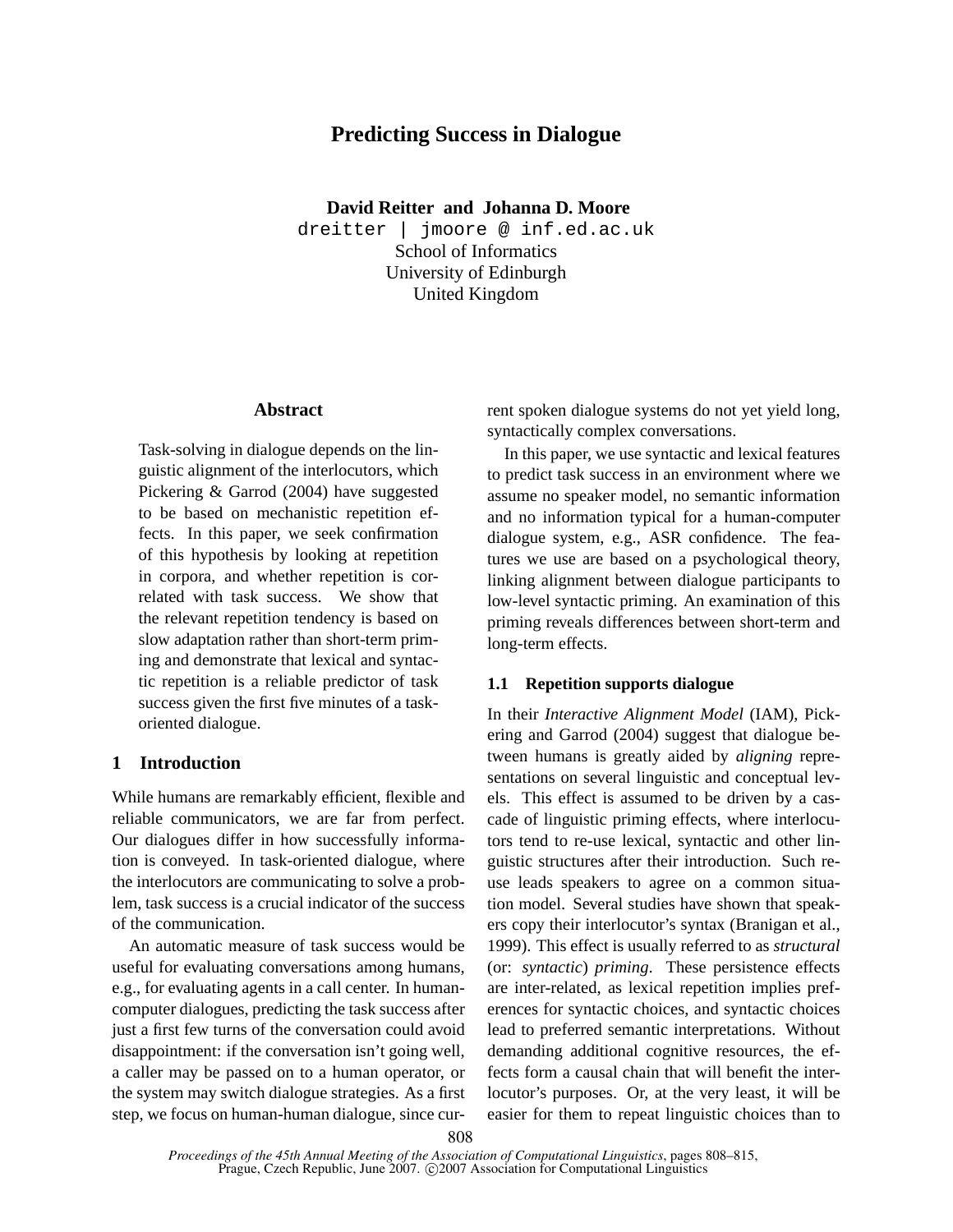actively discuss their terminology and keep track of each other's current knowledge of the situation in order to come to a mutual understanding.

#### **1.2 Structural priming**

The repetition effect at the center of this paper, priming, is defined as a tendency to repeat linguistic decisions. Priming has been shown to affect language production and, to a lesser extent, comprehension, at different levels of linguistic analysis. This tendency may show up in various ways, for instance in the case of lexical priming as a shorter response time in lexical decision making tasks, or as a preference for one syntactic construction over an alternative one in syntactic priming (Bock, 1986). In an experimental study (Branigan et al., 1999), subjects were primed by completing either sentence (1a) or (1b):

# 1a. *The racing driver showed the torn overall...* 1b. *The racing driver showed the helpful mechanic...*

Sentence (1a) was to be completed with a prepositional object ("to the helpful mechanic"), while (1b) required a double object construction ("the torn overall"). Subsequently, subjects were allowed to freely complete a sentence such as the following one, describing a picture they were shown:

#### 2. *The patient showed ...*

Subjects were more likely to complete (2) with a double-object construction when primed with (1b), and with a prepositional object construction when primed with (1a).

In a previous corpus-study, using transcriptions of spontaneous, task-oriented and non-task-oriented dialogue, utterances were annotated with syntactic trees, which we then used to determine the phrasestructure rules that licensed production (and comprehension) of the utterances (Reitter et al., 2006b). For each rule, the time of its occurrence was noted, e.g. we noted

# 3. 117.9*s NP*  $\rightarrow$  *AT AP NN a fenced meadow* 4. 125.5*s NP*  $\rightarrow$  *AT AP NN the abandoned cottage*

In this study, we then found that the re-occurrence of a rule (as in 4) was correlated with the temporal distance to the first occurrence (3), e.g., 7.6 seconds. The shorter the distance between prime (3) and target (4), the more likely were rules to re-occur.

In a conversation, priming may lead a speaker to choose a verb over a synonym because their interlocutor has used it a few seconds before. This, in turn, will increase the likelihood of the structural form of the arguments in the governed verbal phrase–simply because lexical items have their preferences for particular syntactic structures, but also because structural priming may be stronger if lexical items are repeated (lexical boost, Pickering and Branigan (1998)). Additionally, the structural priming effects introduced above will make a previously observed or produced syntactic structure more likely to be re-used. This chain reaction leads interlocutors in dialogue to reach a common situation model. Note that the IAM, in which interlocutors automatically and cheaply build a common representation of common knowledge, is at odds with views that afford each dialogue participant an explicit and separate representation of their interlocutor's knowledge.

The connection between linguistic persistence or priming effects and the success of dialogue is crucial for the IAM. The predictions arising from this, however, have eluded testing so far. In our previous study (Reitter et al., 2006b), we found more syntactic priming in the task-oriented dialogues of the Map Task corpus than in the spontaneous conversation collected in the Switchboard corpus. However, we compared priming effects across two datasets, where participants and conversation topics differed greatly. Switchboard contains spontaneous conversation over the telephone, while the task-oriented Map Task corpus was recorded with interlocutors co-present. While the result (more priming in task-oriented dialogue) supported the predictions of IAM, cognitive load effects could not be distinguished from priming. In the current study, we examine structural repetition in task-oriented dialogue only and focus on an extrinsic measure, namely task success.

# **2 Related Work**

Prior work on predicting task success has been done in the context of human-computer spoken dialogue systems. Features such as recognition error rates, natural language understanding confidence and context shifts, confirmations and re-prompts (dialogue management) have been used classify dia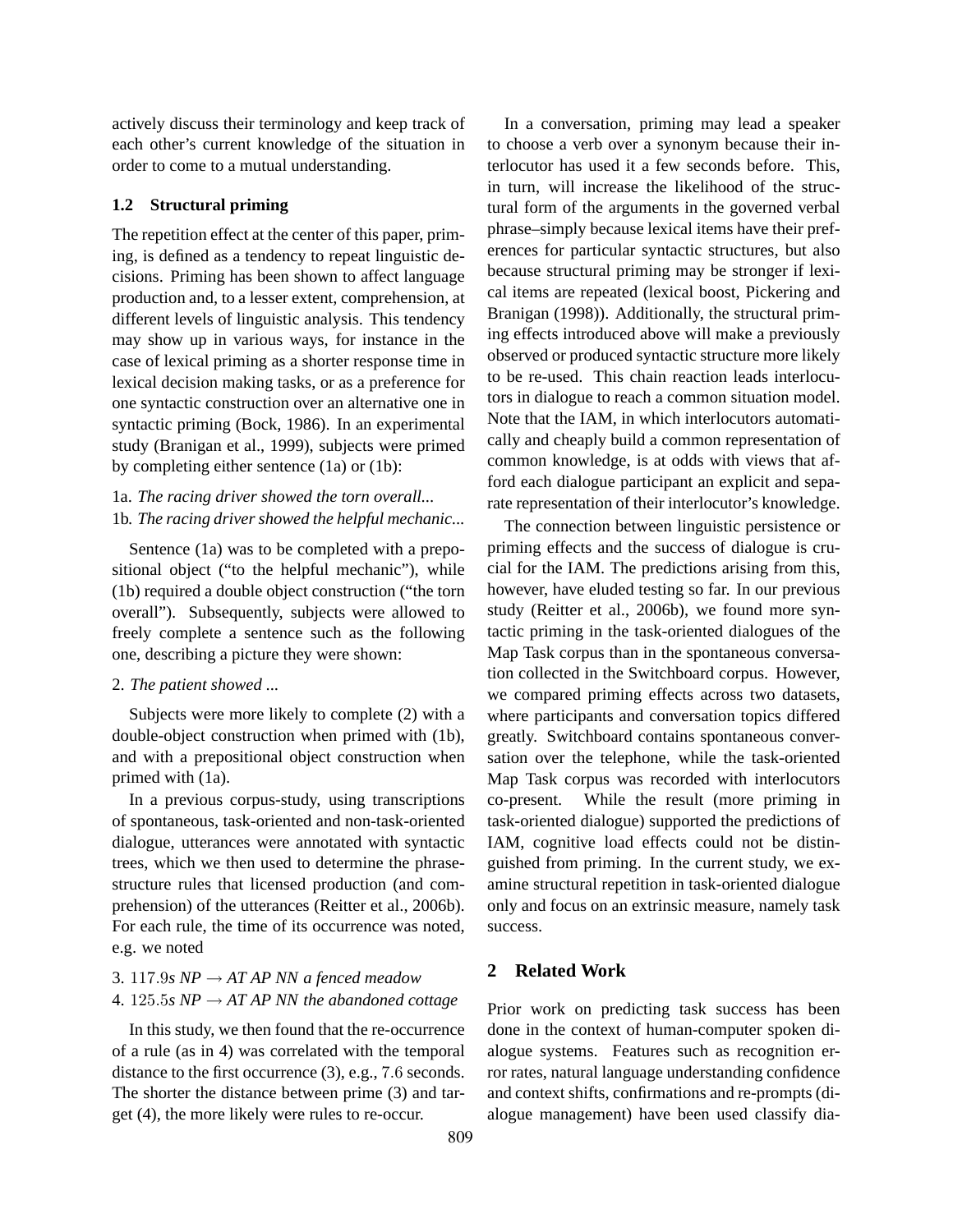logues into *successful* and *problematic* ones (Walker et al., 2000). With these automatically obtainable features, an accuracy of 79% can be achieved given the first two turns of "How may I help you?" dialogues, where callers are supposed to be routed given a short statement from them about what they would like to do. From the whole interaction (very rarely more than five turns), 87% accuracy can be achieved (36% of dialogues had been hand-labeled "problematic"). However, the most predictive features, which related to automatic speech recognition errors, are neither available in the human-human dialogue we are concerned with, nor are they likely to be the cause of communication problems there.

Moreover, failures in the Map Task dialogues are due to the actual goings-on when two interlocutors engage in collaborative problem-solving to jointly reach an understanding. In such dialogues, interlocutors work over a period of about half an hour. To predict their degree of success, we will leverage the phenomenon of *persistence*, or *priming*.

In previous work, two paradigms have seen extensive use to measure repetition and priming effects. *Experimental studies* expose subjects to a particular syntactic construction, either by having them produce the construction by completing a sample sentence, or by having an experimenter or confederate interlocutor use the construction. Then, subjects are asked to describe a picture or continue with a given task, eliciting the target construction or a competing, semantically equivalent alternative. The analysis then shows an effect of the controlled condition on the subject's use of the target construction.

Observational studies use naturalistic data, such as text and dialogue found in corpora. Here, the prime construction is not controlled–but again, a correlation between primes and targets is sought. Specific competing constructions such as active/passive, verbal particle placement or *that*deletion in English are often the object of study (Szmrecsanyi, 2005; Gries, 2005; Dubey et al.,  $2005$ ; Jäger,  $2006$ ), but the effect can also be generalized to syntactic phrase-structure rules or combinatorial categories (Reitter et al., 2006a).

Church (2000) proposes adaptive language models to account for lexical adaptation. Each document is split into *prime* and *target* halves. Then, for selected words  $w$ , the model estimates

$$
P(+adapt) = P(w \in target | w \in prime)
$$

 $P(+adapt)$  is higher than  $P_{prior} = P(w \in$  $target$ ), which is not surprising, since texts are usually about a limited number of topics.

This method looks at repetition over whole document halves, independently of decay. In this paper, we apply the same technique to syntactic rules, where we expect to estimate syntactic priming effects of the long-term variety.

#### **3 Repetition-based Success Prediction**

#### **3.1 The Success Prediction Task**

In the following, we define two variants of the task and then describe a model that uses repetition effects to predict success.

Task 1: *Success is estimated* when an entire dialogue is given. All linguistic and non-linguistic information available may be used. This task reflects post-hoc analysis applications, where dialogues need to be evaluated without the actual success measure being available for each dialogue. This covers cases where, e.g., it is unclear whether a call center agent or an automated system actually responded to the call satisfactorily.

Task 2: *Success is predicted* when just the initial 5-minute portion of the dialogue is available. A dialogue system's or a call center agent's strategy may be influenced depending on such a prediction.

## **3.2 Method**

To address the tasks described in the previous Section, we train support vector machines (SVM) to predict the task success score of a dialogue from lexical and syntactic repetition information accumulated up to a specified point in time in the dialogue.

#### **Data**

The HCRC Map Task corpus (Anderson et al., 1991) contains 128 dialogues between subjects, who were given two slightly different maps depicting the same (imaginary) landscape. One subject gives directions for a predefined route to another subject, who follows them and draws a route on their map.

The spoken interactions were recorded, transcribed and syntactically annotated with phrasestructure grammar.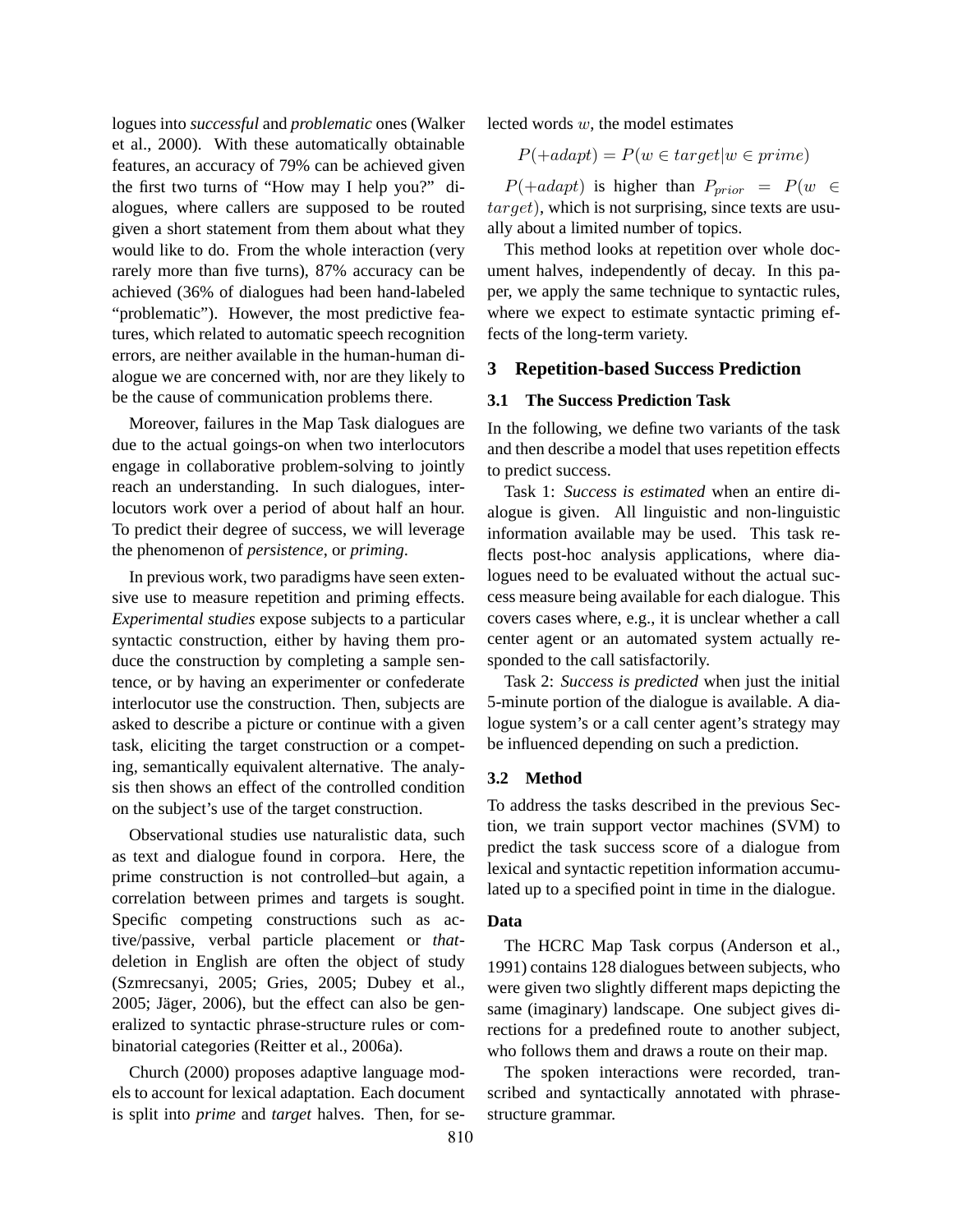The Map Task provides us with a precise measure of success, namely the deviation of the predefined and followed route. Success can be quantified by computing the inverse deviation between subjects' paths. Both subjects in each trial were asked to draw "their" respective route on the map that they were given. The deviation between the respective paths drawn by interlocutors was then determined as the area covered in between the paths (PATHDEV).

#### **Features**

Repetition is measured on a lexical and a syntactic level. To do so, we identify all constituents in the utterances as per phrase-structure analysis. *[Go [to [the [[white house] [on [the right]]]]]]* would yield 11 constituents. Each constituent is licensed by a syntactic rule, for instance  $VP \rightarrow VPP$  for the topmost constituent in the above example.

For each constituent, we check whether it is a lexical or syntactic repetition, i.e. if the same words occurred before, or if the licensing rule has occurred before in the same dialogue. If so, we increment counters for lexical and/or syntactic repetitions, and increase a further counter for string repetition by the length of the phrase (in characters). The latter variable accounts for the repetition of long phrases.

We include a data point for each 10-second interval of the dialogue, with features reporting the lexical (LEXREP), syntactic (SYNREP) and characterbased (CHARREP) repetitions up to that point in time. A time stamp and the total numbers of constituents and characters are also included (LENGTH). This way, the model may work with repetition proportions rather than the absolute counts.

We train a support vector machine for regression with a radial basis function kernel ( $\gamma = 5$ ), using the features as described above and the PATHDEV score as output.

#### **3.3 Evaluation**

We cast the task as a regression problem. To predict a dialogue's score, we apply the SVM to its data points. The mean outcome is the estimated score.

A suitable evaluation measure, the classical  $r^2$ , indicates the proportion of the variance in the actual task success score that can be predicted by the model. All results reported here are produced from 10-fold cross-validated 90% training / 10% test

|                     | Task 1 | Task 2 |
|---------------------|--------|--------|
| ALL Features        | 0.17   | 0.14   |
| ALL W/O SYNREP      | 0.15   | 0.06   |
| ALL W/o LEX/CHARREP | 0.09   | 0.07   |
| LENGTH ONLY         | 0.09   | n/a    |
| <b>Baseline</b>     | 0.01   | O 01   |

Table 1: Portion of variance explained  $(r^2)$ 

splits of the dialogues. No full dialogue was included in both test and training sets.

Task 1 was evaluated with all data, the Task 2 model was trained and tested on data points sampled from the first 5 minutes of the dialogue.

For Task 1 (full dialogues), the results (Table 1) indicate that ALL repetition features together with the LENGTH of the conversation, account for about 17% of the total score variance. The repetition features improve on the performance achieved from dialogue length alone (about 9%).

For the more difficult Task 2, ALL features together achieve 14% of the variance. (Note that LENGTH is not available.) When the syntactic repetition feature is taken out and only lexical (LEXREP) and character repetition (CHARREP) are used, we achieve 6% in explained variance.

The baseline is implemented as a model that always estimates the mean score. It should, theoretically, be close to 0.

#### **3.4 Discussion**

Obviously, linguistic information alone will not explain the majority of the task-solving abilities. Apart from subject-related factors, communicative strategies will play a role.

However, linguistic repetition serves as a good predictor of how well interlocutors will complete their joint task. The features used are relatively simple: provided there is some syntactic annotation, rule repetition can easily be detected. Even without syntactic information, lexical repetition already goes a long way.

But what kind of repetition is it that plays a role in task-oriented dialogue? Leaving out features is not an ideal method to quantify their influence–in particular, where features inter-correlate. The contribution of syntactic repetition is still unclear from the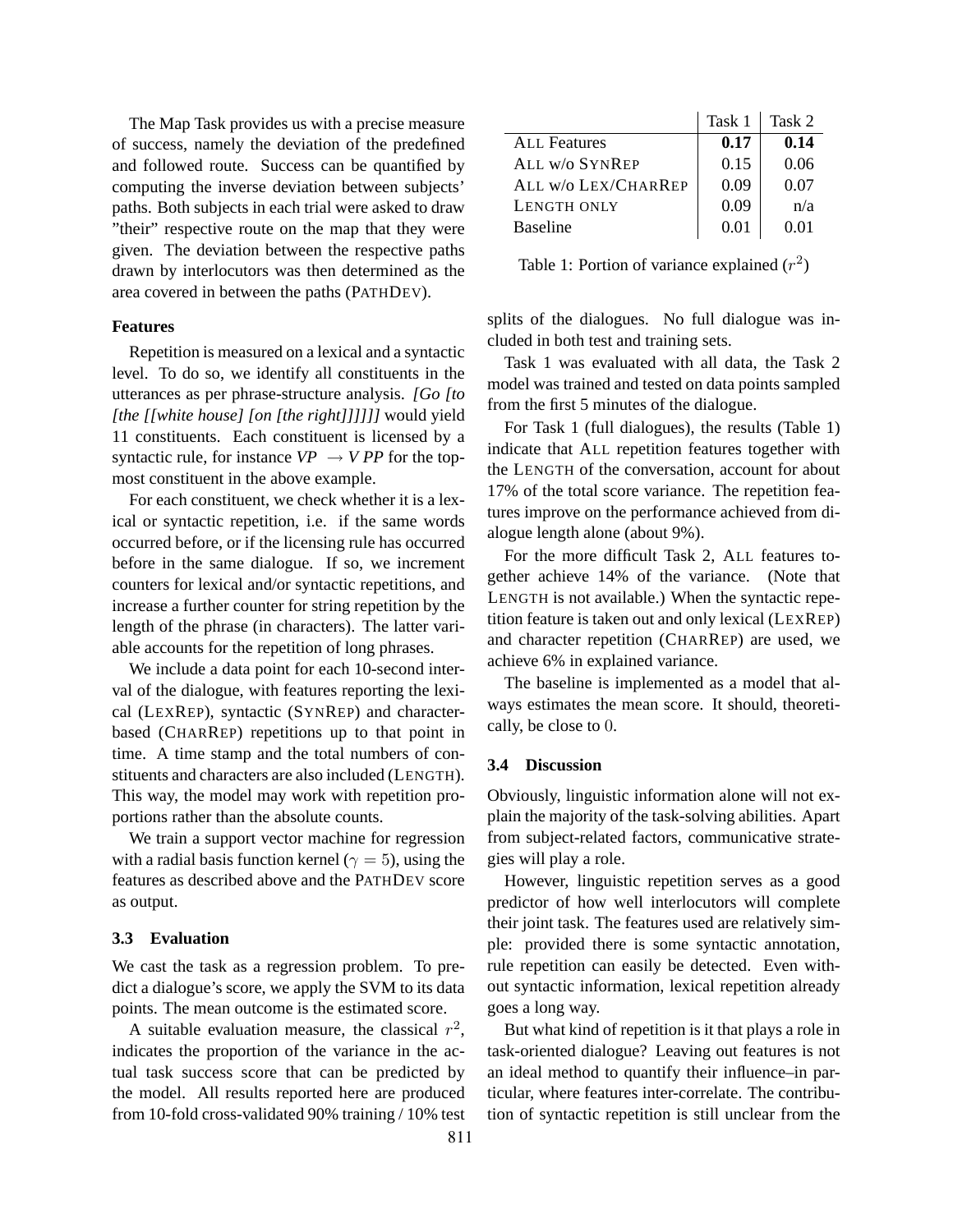present results: it acts as a useful predictor only over the course of the whole dialogues, but not within a 5-minute time span, where the SVM cannot incorporate its informational content.

We will therefore turn to a more detailed analysis of structural repetition, which should help us draw conclusions relating to the psycholinguistics of dialogue.

#### **4 Long term and short term priming**

In the following, we will examine syntactic (structural) priming as one of the driving forces behind alignment. We choose syntactic over lexical priming for two reasons. Lexical repetition due to priming is difficult to distinguish from repetition that is due to interlocutors attending to a particular topic of conversation, which, in coherent dialogue, means that topics are clustered. Lexical choice reflects those topics, hence we expect clusters of particular terminology. Secondly: the maps used to collect the dialogues in the Map Task corpus contained landmarks with labels. It is only natural (even if by means to cross-modal priming) that speakers will identify landmarks using the labels and show little variability in lexical choice. We will measure repetition of syntactic rules, whereby word-by-word repetition (topicality effects, parroting) is explicitly excluded.

For syntactic priming<sup>1</sup>, two repetition effects have been identified. Classical priming effects are strong: around 10% for syntactic rules (Reitter et al., 2006b). However, they decay quickly (Branigan et al., 1999) and reach a low plateau after a few seconds, which likens to the effect to semantic (similarity) priming. What complicates matters is that there is also a different, long-term adaptation effect that is also commonly called (repetition) priming.

*Adaptation* has been shown to last longer, from minutes (Bock and Griffin, 2000) to several days. Lexical boost interactions, where the lexical repetition of material within the repeated structure strengthens structural priming, have been observed for short-term priming, but not for long-term priming trials where material intervened between prime and target utterances (Konopka and Bock, 2005). Thus, short- and long-term adaptation effects may well be due to separate cognitive processes, as recently argued by (Ferreira and Bock, 2006). Section 5 deals with decay-based short-term priming, Section 6 with long-term adaptation.

Pickering and Garrod (2004) do not make the type of priming supporting alignment explicit. Should we find differences in the way task success interacts with different kinds of repetition effects, then this would be a good indication about what effect supports IAM. More concretely, we could say whether alignment is due to the automatic, classical *priming* effect, or whether it is based on a long-term effect that is possibly closer to implicit learning (Chang et al., 2006).

#### **5 Short-term priming**

In this section, we attempt to detect differences in the strength of short-term priming in successful and less successful dialogues. To do so, we use the measure of priming strength established by Reitter et al. (2006b), which then allows us to test whether priming interacts with task success. Under the assumptions of IAM we would expect successful dialogues to show more priming than unsuccessful ones.

Obviously, difficulties with the task at hand may be due to a range of problems that the subjects may have, linguistic and otherwise. But given that the dialogues contain variable levels of syntactic priming, one would expect that this has at least some influence on the outcome of the task.

#### **5.1 Method: Logistic Regression**

We used mixed-effects regression models that predict a binary outcome (repetition) using a number of discrete and continuous factors.<sup>2</sup>

As a first step, our modeling effort tries to establish a priming effect. To do so, we can make use of the fact that the priming effect decays over time. How strong that decay is gives us an indication of how much repetition probability we see shortly after the stimulus (prime) compared to the probability of chance repetition–without ever explicitly calculating such a prior.

Thus we define the strength of priming as the decay rate of repetition probability, from shortly after

<sup>&</sup>lt;sup>1</sup>in production and comprehension, which we will not distinguish further for space reasons. Our data are (off-line) production data.

<sup>&</sup>lt;sup>2</sup>We use Generalized Linear Mixed Effects models fitted using GlmmPQL in the MASS R library.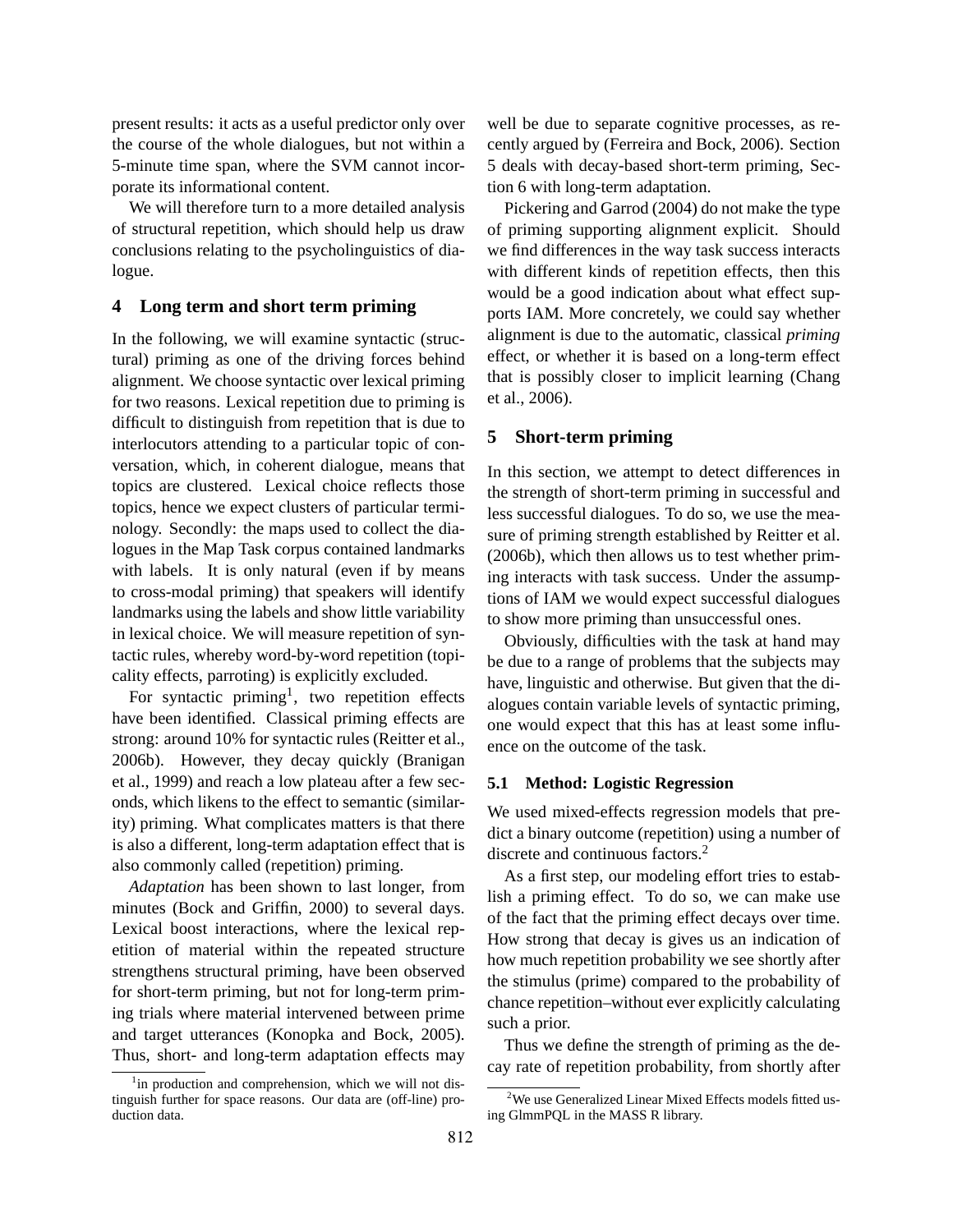the prime to 15 seconds afterward (predictor: DIST). Thus, we take several samples at varying distances (d), looking at cases of structural repetition, and cases where structure has not been repeated.

In the syntactic context, syntactic rules such as VP  $\rightarrow$  VP PP reflect syntactic decisions. Priming of a syntactic construction shows up in the tendency to repeat such rules in different lexical contexts. Thus, we examine whether syntactic rules have been repeated at a distance d. For each syntactic rule that occurs at time  $t_1$ , we check a one-second time period  $[t_1 - d - 0.5, t_1 - d + 0.5]$  for an occurrence of the same rule, which would constitute a prime. Thus, the model will be able to implicitly estimate the probability of repetition.

*Generalized Linear Regression Models* (GLMs) can then model the decay by estimating the relationship between  $d$  and the probability of rule repetition. The model is designed to predict whether repetition will occur, or, more precisely, whether there is a prime for a given target (priming). Under a nopriming null-hypothesis, we would assume that the priming probability is independent of  $d$ . If there is priming, however, increasing  $d$  will negatively influence the priming probability (decay). So, we expect a model parameter ( $\text{DIST}$ ) for d that is reliably negative, and lower, if there is more priming.

With this method, we draw multiple samples from the same utterance–for different  $d$ , but also for different syntactic rules occurring in those utterances. Because these samples are inter-dependent, we use a grouping variable indicating the source utterance. Because the dataset is sparse with respect to PRIME, balanced sampling is needed to ensure an equal number of data points of priming and non-priming cases (PRIME) is included.

This method has been previously used to confirm priming effects for the general case of syntactic rules by Reitter et al. (2006b). Additionally, the GLM can take into account categorical and continuous covariates that may interact with the priming effect. In the present experiment, we use an interaction term to model the effect of task success. $3$  The crucial interaction, in our case, is task success: PATHDEV is the deviation of the paths that the interlocutors drew,

normalized to the range [0,1]. The core model is thus PRIME  $\sim log(DIST) * PATH Dev$ .

If IAM is correct, we would expect that the deviation of paths, which indicates negative task success, will negatively correlate with the priming effect.

# **5.2 Results**

Short-term priming reliably correlated (negatively) with the distance, hence we see a decay and priming effect (DIST,  $b = -0.151, p < 0.0001$ , as shown in previous work).

Notably, path deviation and short-term priming did not correlate. The model showed was no such interaction (DIST: PATHDEV,  $p = 0.91$ ).

We also tested for an interaction with an additional factor indicating whether prime and target were uttered by the same or a different speaker (comprehension-production vs. productionproduction priming). No such interaction approached reliability (log(DIST):PATHDEV:ROLE,  $p = 0.60$ ).

We also tested whether priming changes over time over the course of each dialogue. It does not. There were no reliable interaction effects of centered prime/target times (log(DIST):log(STARTTIME),  $p = 0.75$ ,  $log(DIST):PATHDev:log(STARTTIME)$ ,  $p = 0.63$ ). Reducing the model by removing unreliable interactions did not yield any reliable effects.

#### **5.3 Discussion**

We have shown that while there is a clear priming effect in the short term, the size of this priming effect does not correlate with task success. There is no reliable interaction with success.

Does this indicate that there is no strong functional component to priming in the dialogue context? There may still be an influence of cognitive load due to speakers working on the task, or an overall disposition for higher priming in task-oriented dialogue: Reitter et al. (2006b) point at stronger priming in such situations. But our results here are difficult to reconcile with the model suggested by Pickering and Garrod (2004), if we take short-term priming as the driving force behind IAM.

Short-term priming decays within a few seconds. Thus, to what extent could syntactic priming help interlocutors align their situation models? In the Map

<sup>&</sup>lt;sup>3</sup>We use the  $A * B$  operator in the model formulas to indicate the inclusion of main effects of the features  $A$  and  $B$  and their interactions A : B.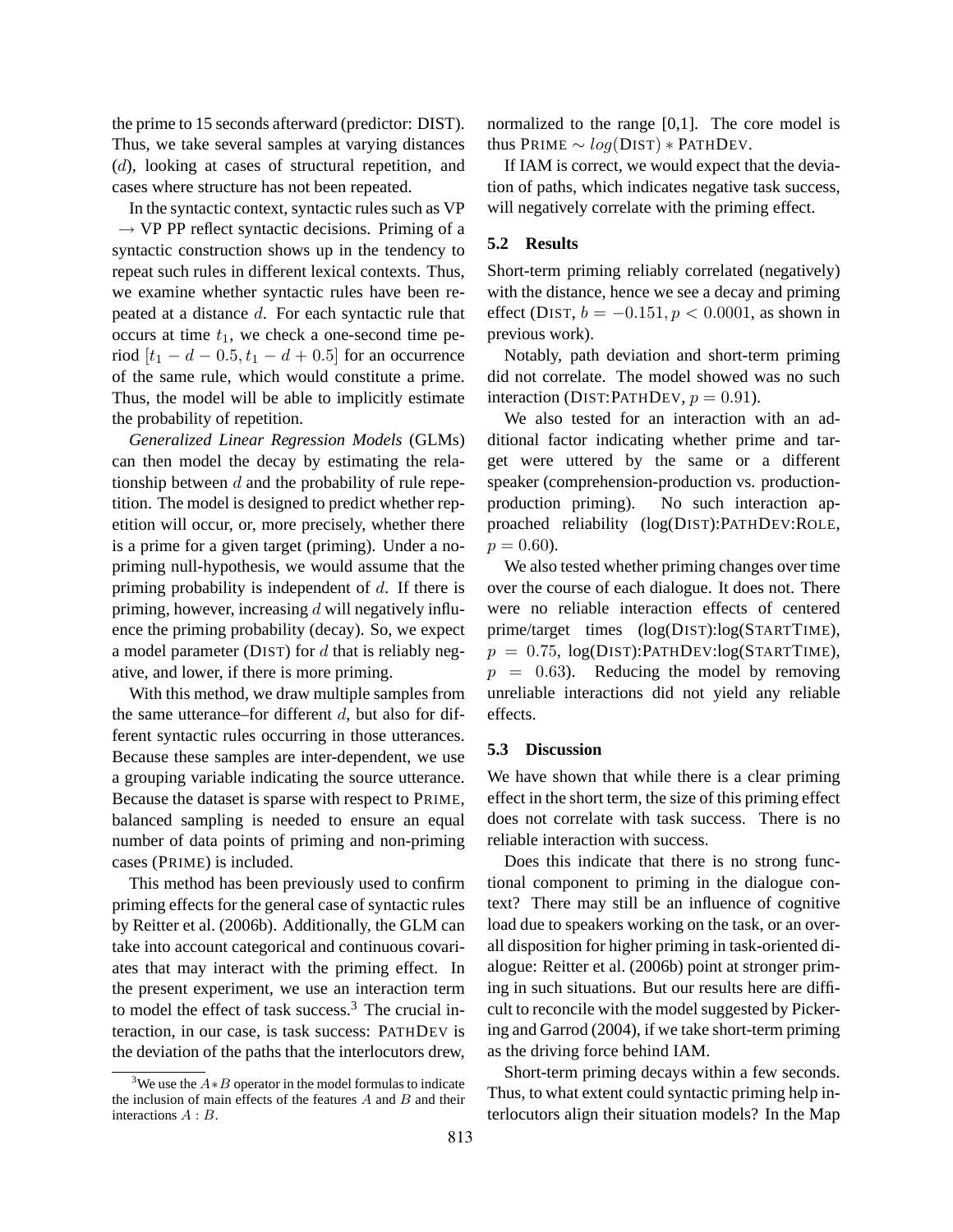Task experiments, interlocutors need to refer to landmarks regularly–but not every few seconds. It would be sensible to expect longer-term adaptation (within minutes) to drive dialogue success.

#### **6 Long-term adapation**

Long-term adaptation is a form of priming that occurs over minutes and could, therefore, support linguistic and situation model alignment in taskoriented dialogue. IAM and the success of the SVM based method could be based on such an effect instead of short-term priming. Analogous to the the previous experiment, we hypothesize that more adaptation relates to more task success.

#### **6.1 Method**

After the initial few seconds, structural repetition shows little decay, but can be demonstrated even minutes or longer after the stimulus. To measure this type of adapation, we need a different strategy to estimate the size of this effect.

While short-term priming can be pin-pointed using the characteristic decay, for long-term priming we need to inspect whole dialogues and construct and contrast dialogues where priming is possible and ones where it is not. Factor SAMEDOC distinguishes the two situations: 1) Priming can happen in contiguous dialogues. We treat the first half of the dialogue as priming period, and the rule instances in the second half as targets. 2) The control case is when priming cannot have taken place, i.e., between unrelated dialogues. Prime period and targets stem from separate randomly sampled dialogue halves that always come from different dialogues.

Thus, our model (PRIME ∼ SAMEDOC ∗ PATHDEV) estimates the influence of priming on rule us. From a Bayesian perspective, we would say that the second kind of data (non-priming) allow the model to estimate a prior for rule repetitions. The goal is now to establish a correlation between SAMEDOC and the existence of repetition. If and only if there is long-term adapation would we expect such a correlation.

Analogous to the short-term priming model, we define repetition as the occurrence of a prime within the first document half (PRIME), and sample rule instances from the second document half. To exclude



Figure 1: Relative rule repetition probability (chance repetition exluded) over (neg.) task success.

short-term priming effects, we drop a 10-second portion in the middle of the dialogues.

Task success is inverse path deviation PATHDEV as before, which should, under IAM assumptions, interact with the effect estimated for SAMEDOC.

#### **6.2 Results**

Long-term repetition showed a positive priming effect (SAMEDOC,  $b = 3.303, p < 0.0001$ ). This generalizes previous experimental priming results in long-term priming.

Long-term-repetition did not interact with (normalized) rule frequency  $(SAMEDOC:log(RULEFREQ, b = -0.044, p =$ 0.35). The interaction was removed for all other parameters reported.<sup>4</sup>

The effect interacted reliably with the path deviation scores (SAMEDOC:PATHDEV,  $b$  $-0.624, p < 0.05$ ). We find a reliable correlation of task success and syntactic priming. Stronger path deviations relate to weaker priming.

#### **6.3 Discussion**

The more priming we see, the better subjects perform at synchronizing their routes on the maps. This is exactly what one would expect under the assump-

<sup>4</sup> Such an interaction also could not be found in a reduced model with only SAMEDOC and RULEFREQ.